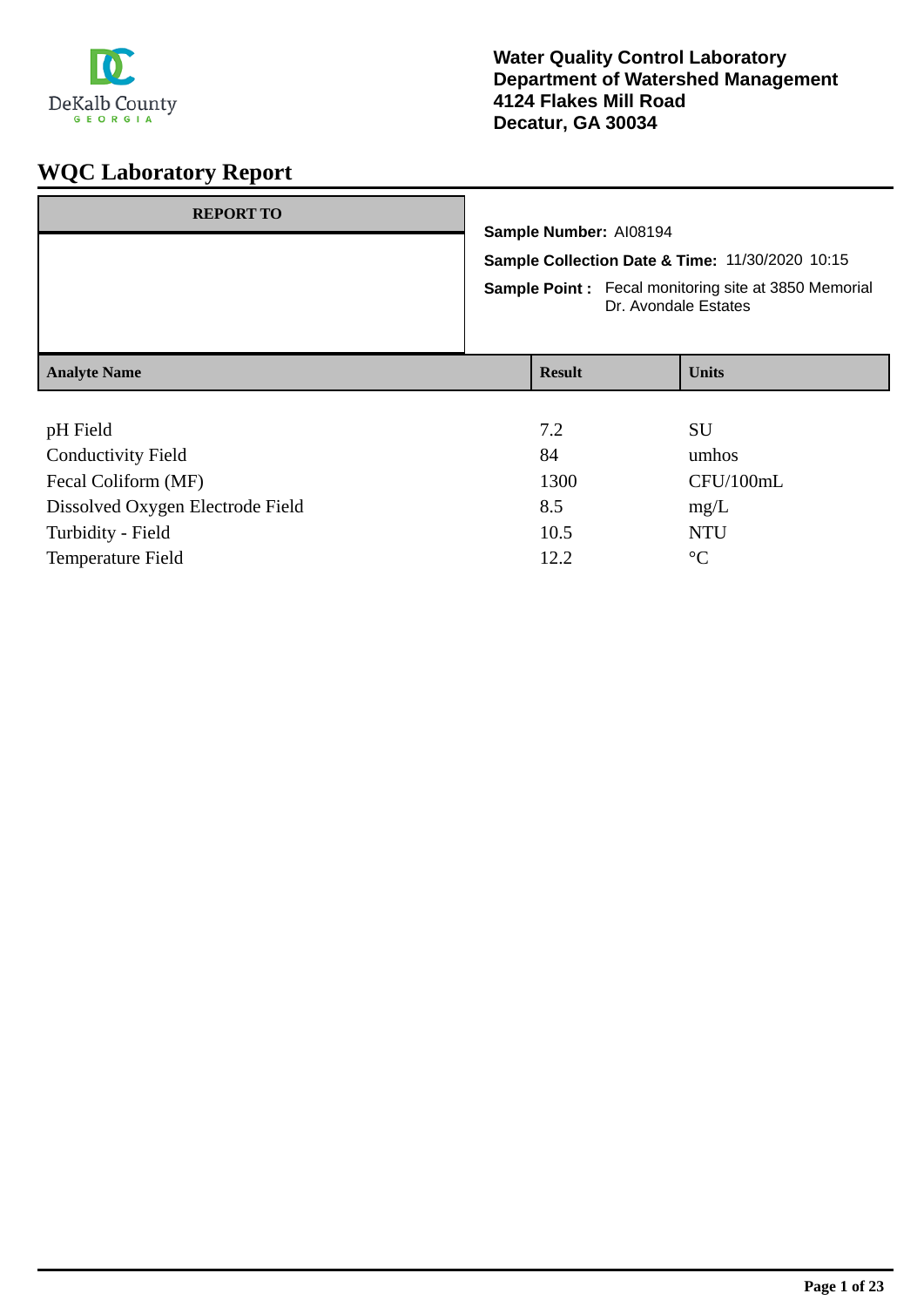

| <b>REPORT TO</b>                                           | Sample Number: AI08195<br>Sample Collection Date & Time: 11/30/2020 10:25<br><b>Sample Point:</b> Fecal monitoring site at 1504 Oldfield<br>Rd |                   |  |                                |
|------------------------------------------------------------|------------------------------------------------------------------------------------------------------------------------------------------------|-------------------|--|--------------------------------|
| <b>Analyte Name</b>                                        |                                                                                                                                                | <b>Result</b>     |  | <b>Units</b>                   |
| Temperature Field<br>pH Field<br><b>Conductivity Field</b> |                                                                                                                                                | 12.5<br>7.4<br>90 |  | $\rm ^{\circ}C$<br>SU<br>umhos |

| <b>Conductivity Field</b>        | 90   | umhos     |
|----------------------------------|------|-----------|
| Fecal Coliform (MF)              | 4000 | CFU/100mL |
| Dissolved Oxygen Electrode Field | 9.0  | mg/L      |
| Turbidity - Field                | 23.7 | NTU       |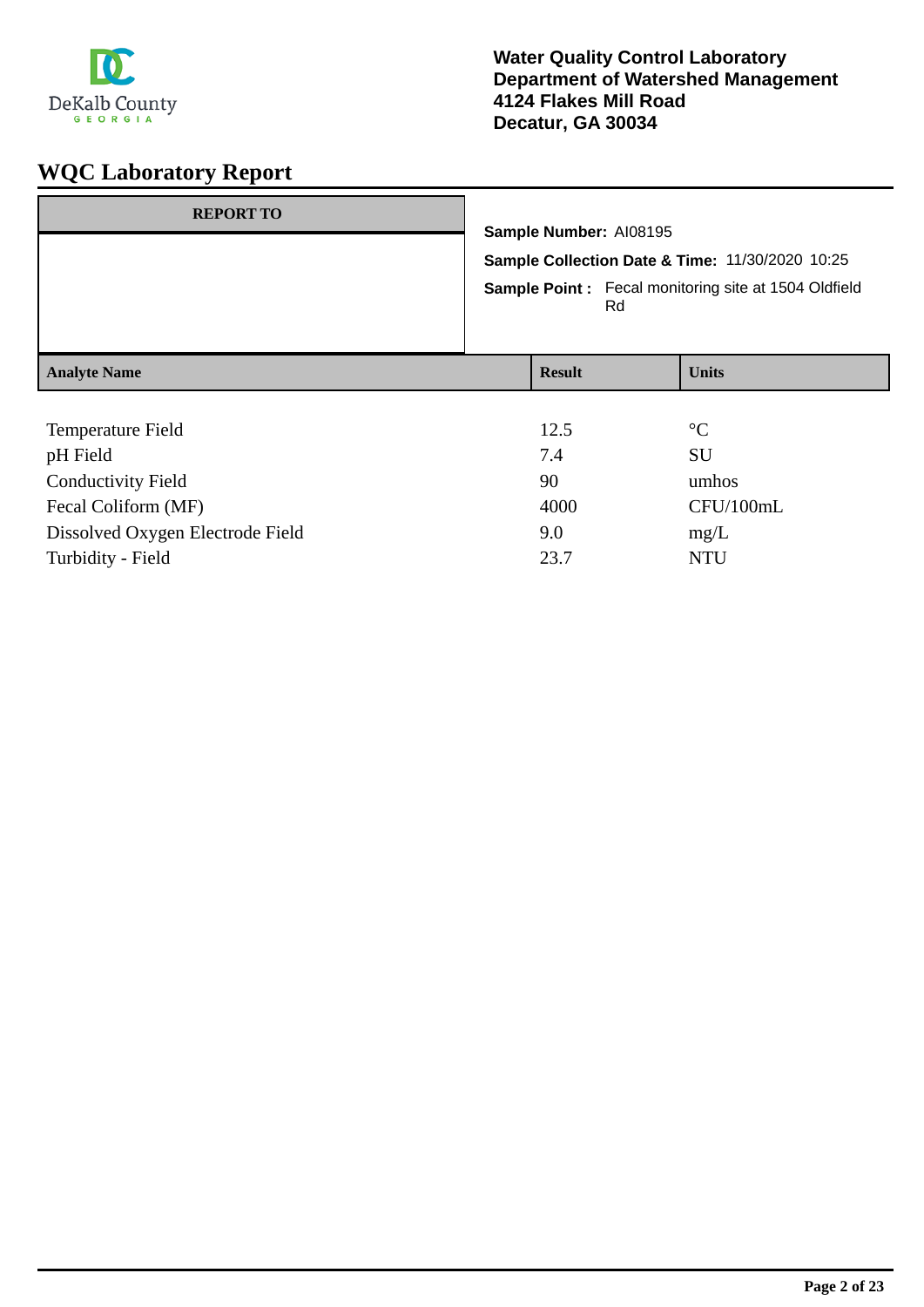

| <b>REPORT TO</b>                                      | Sample Number: AI08224 | Sample Collection Date & Time: 12/01/2020 09:50<br>Sample Point: South River Above Snapfinger |
|-------------------------------------------------------|------------------------|-----------------------------------------------------------------------------------------------|
| <b>Analyte Name</b>                                   | <b>Result</b>          | <b>Units</b>                                                                                  |
| pH Field<br>$C_{\alpha}$ due division $E_{\alpha}$ 14 | 7.6<br>225             | SU<br>rulea                                                                                   |

| <b>Conductivity Field</b>        | 235  | umhos       |
|----------------------------------|------|-------------|
| Dissolved Oxygen Electrode Field | 10.3 | mg/L        |
| Temperature Field                | 8.3  | $^{\circ}C$ |
| Fecal Coliform (MF)              | 2600 | CFU/100mL   |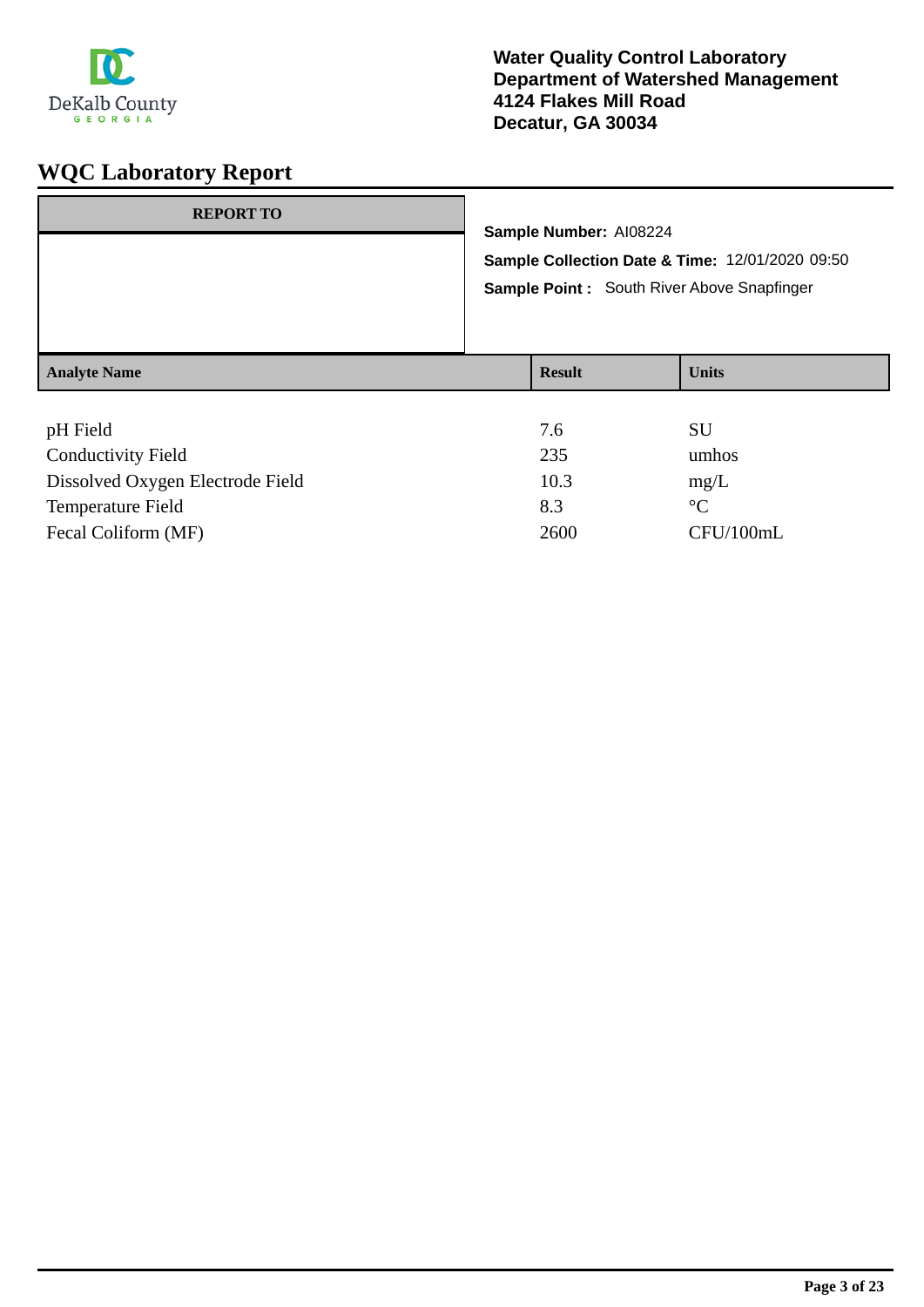

| <b>REPORT TO</b>                | Sample Number: AI08225<br>Sample Collection Date & Time: 12/01/2020 09:35<br>Sample Point: South River Below Snapfinger |                     |  |
|---------------------------------|-------------------------------------------------------------------------------------------------------------------------|---------------------|--|
| <b>Analyte Name</b>             | <b>Result</b>                                                                                                           | <b>Units</b>        |  |
| Fecal Coliform (MF)<br>$T = 11$ | 3000<br>$\Omega$                                                                                                        | CFU/100mL<br>$\sim$ |  |

| <b>Temperature Field</b>         | 9.3 | $\rm ^{\circ}C$ |
|----------------------------------|-----|-----------------|
| Dissolved Oxygen Electrode Field | 99  | mg/L            |
| pH Field                         | 7.8 | SU              |
| <b>Conductivity Field</b>        | 230 | umhos           |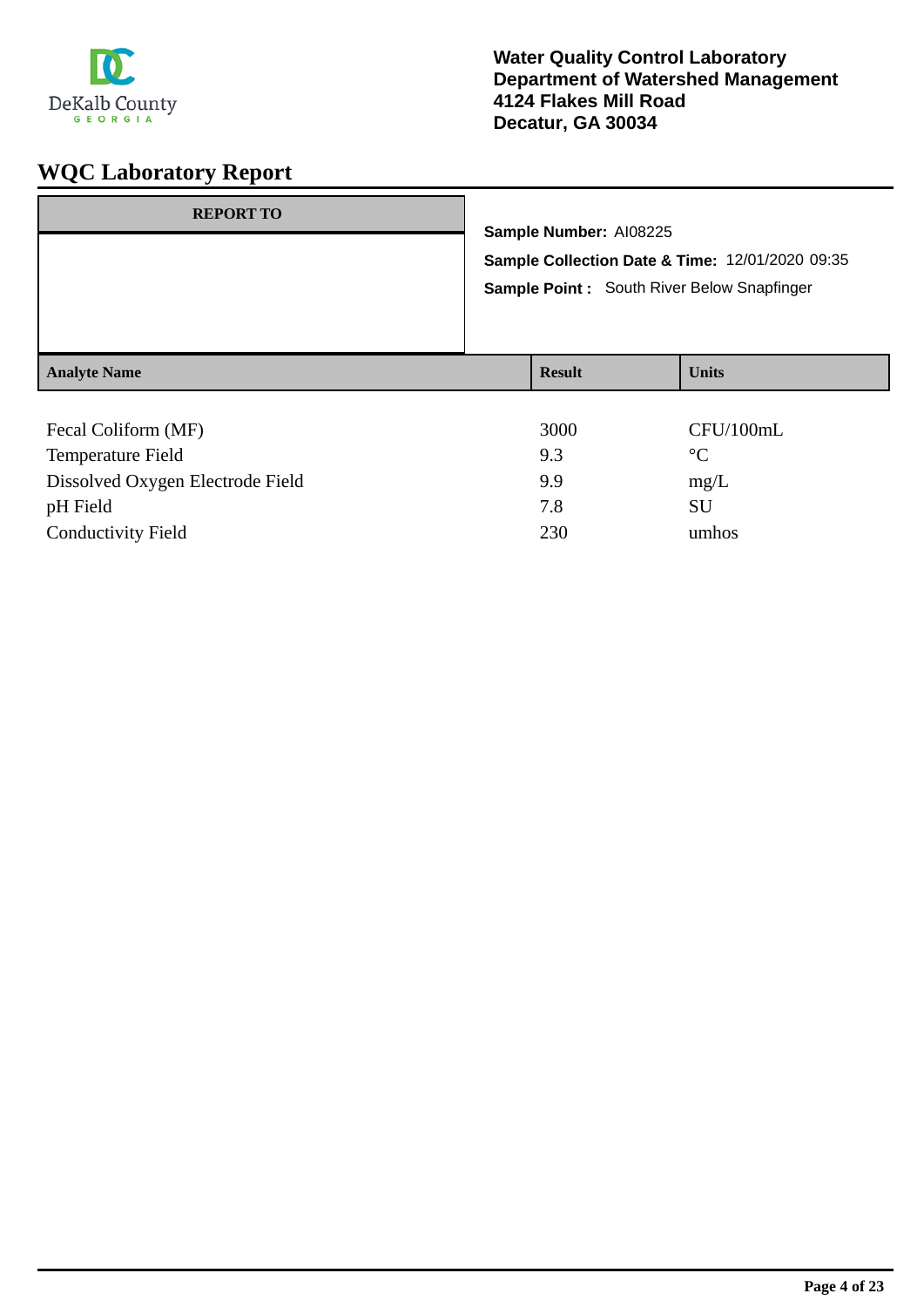

| <b>REPORT TO</b>    | Sample Number: AI08226<br>Sample Collection Date & Time: 12/01/2020 09:45<br>Sample Point: South River Above LAS |               |              |
|---------------------|------------------------------------------------------------------------------------------------------------------|---------------|--------------|
| <b>Analyte Name</b> |                                                                                                                  | <b>Result</b> | <b>Units</b> |
| Fecal Coliform (MF) |                                                                                                                  | 2800<br>.     | CFU/100mL    |

| <b>Conductivity Field</b>        | 119  | umhos           |
|----------------------------------|------|-----------------|
| Turbidity - Field                | 29.5 | NTU             |
| Temperature Field                | 10.1 | $\rm ^{\circ}C$ |
| Dissolved Oxygen Electrode Field | 10.9 | mg/L            |
| pH Field                         | 7.3  | SU              |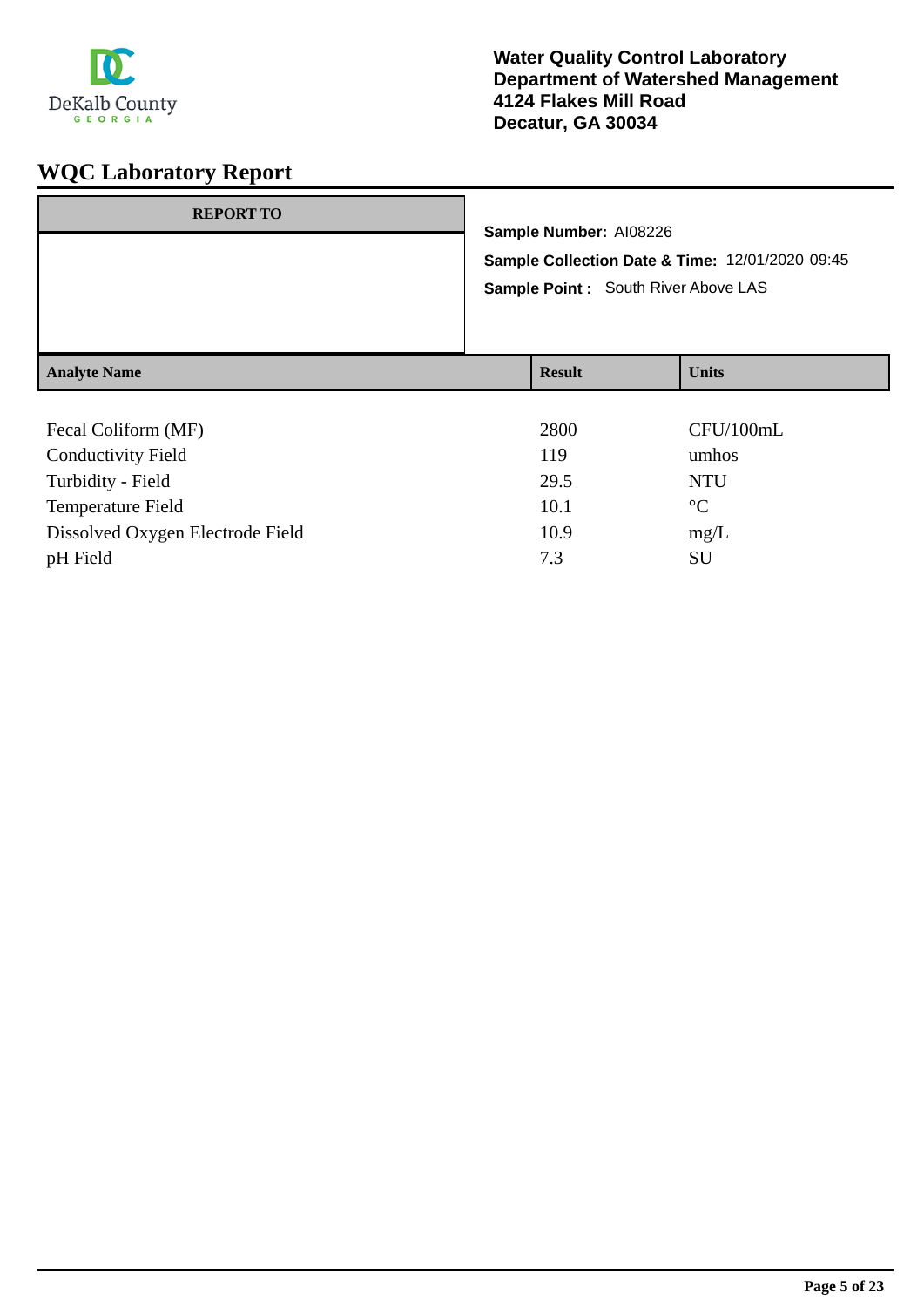

| <b>REPORT TO</b>                                |                                                 |                                      |                 |  |                        |  |
|-------------------------------------------------|-------------------------------------------------|--------------------------------------|-----------------|--|------------------------|--|
|                                                 | Sample Collection Date & Time: 12/01/2020 10:00 |                                      |                 |  | Sample Number: AI08227 |  |
|                                                 |                                                 |                                      |                 |  |                        |  |
|                                                 |                                                 | Sample Point : South River Below LAS |                 |  |                        |  |
| <b>Analyte Name</b>                             |                                                 | <b>Result</b>                        | <b>Units</b>    |  |                        |  |
|                                                 |                                                 |                                      |                 |  |                        |  |
| Turbidity - Field                               |                                                 | 44.7                                 | <b>NTU</b>      |  |                        |  |
| $C_{\text{out}}$ decay in $\Gamma$ and $\Gamma$ |                                                 | 11 <sub>0</sub>                      | المنصبة الممتحد |  |                        |  |

| <b>Conductivity Field</b>        | 118  | umhos           |
|----------------------------------|------|-----------------|
| Temperature Field                | 10.0 | $\rm ^{\circ}C$ |
| Dissolved Oxygen Electrode Field | 10.3 | mg/L            |
| pH Field                         | 7.4  | SU              |
| Fecal Coliform (MF)              | 2700 | CFU/100mL       |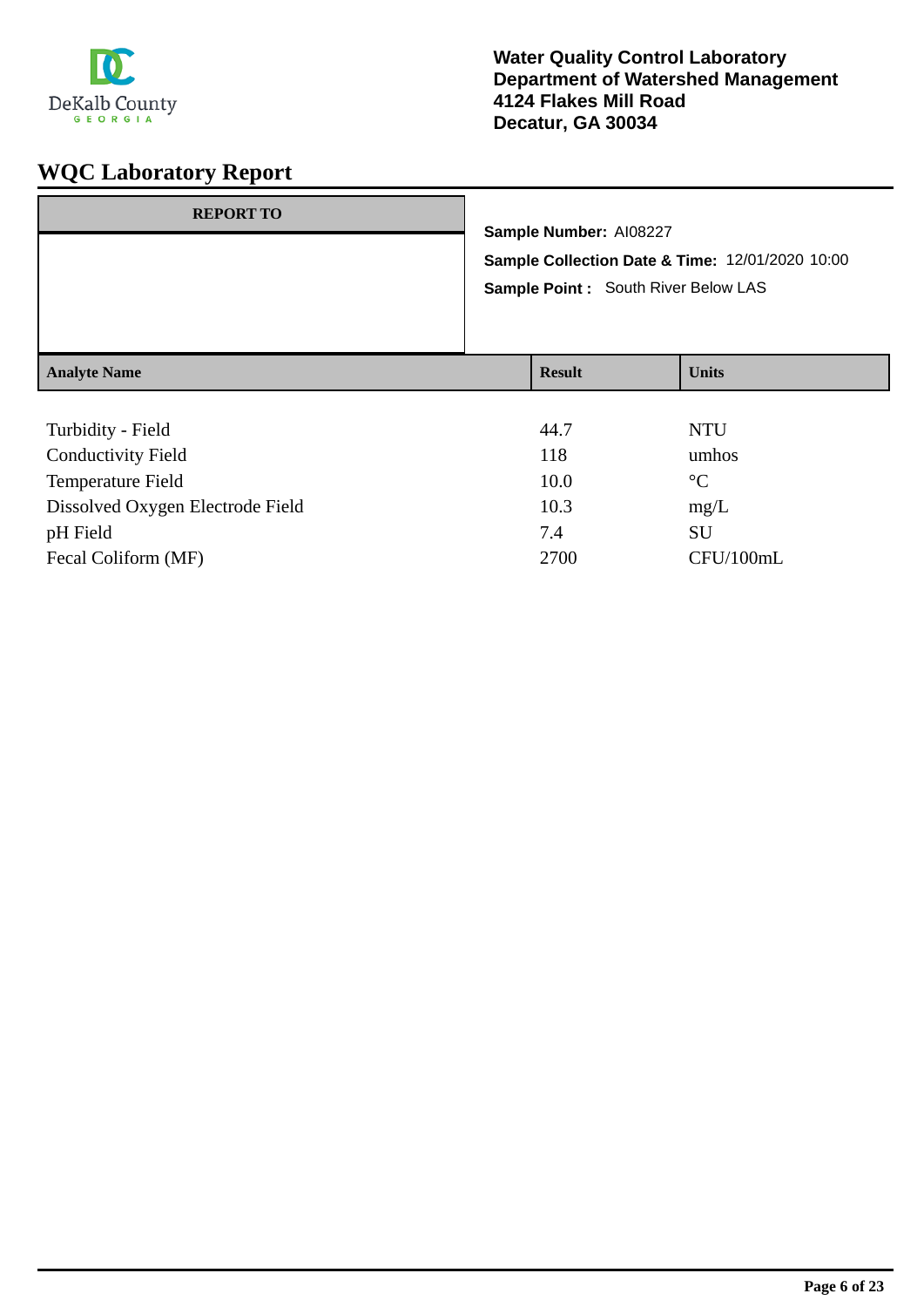

| <b>REPORT TO</b>          | Sample Number: AI08228<br>Sample Collection Date & Time: 12/01/2020 10:30<br>Sample Point: South River Below Pole Bridge |               |              |
|---------------------------|--------------------------------------------------------------------------------------------------------------------------|---------------|--------------|
| <b>Analyte Name</b>       |                                                                                                                          | <b>Result</b> | <b>Units</b> |
| <b>Conductivity Field</b> |                                                                                                                          | 128           | umhos        |

| CONQUESSION FIGIU                | 1/20 | unnos           |
|----------------------------------|------|-----------------|
| Fecal Coliform (MF)              | 3300 | CFU/100mL       |
| Turbidity - Field                | 36.8 | NTU             |
| pH Field                         | 7.5  | SU              |
| Dissolved Oxygen Electrode Field | 10.4 | mg/L            |
| Temperature Field                | 9.4  | $\rm ^{\circ}C$ |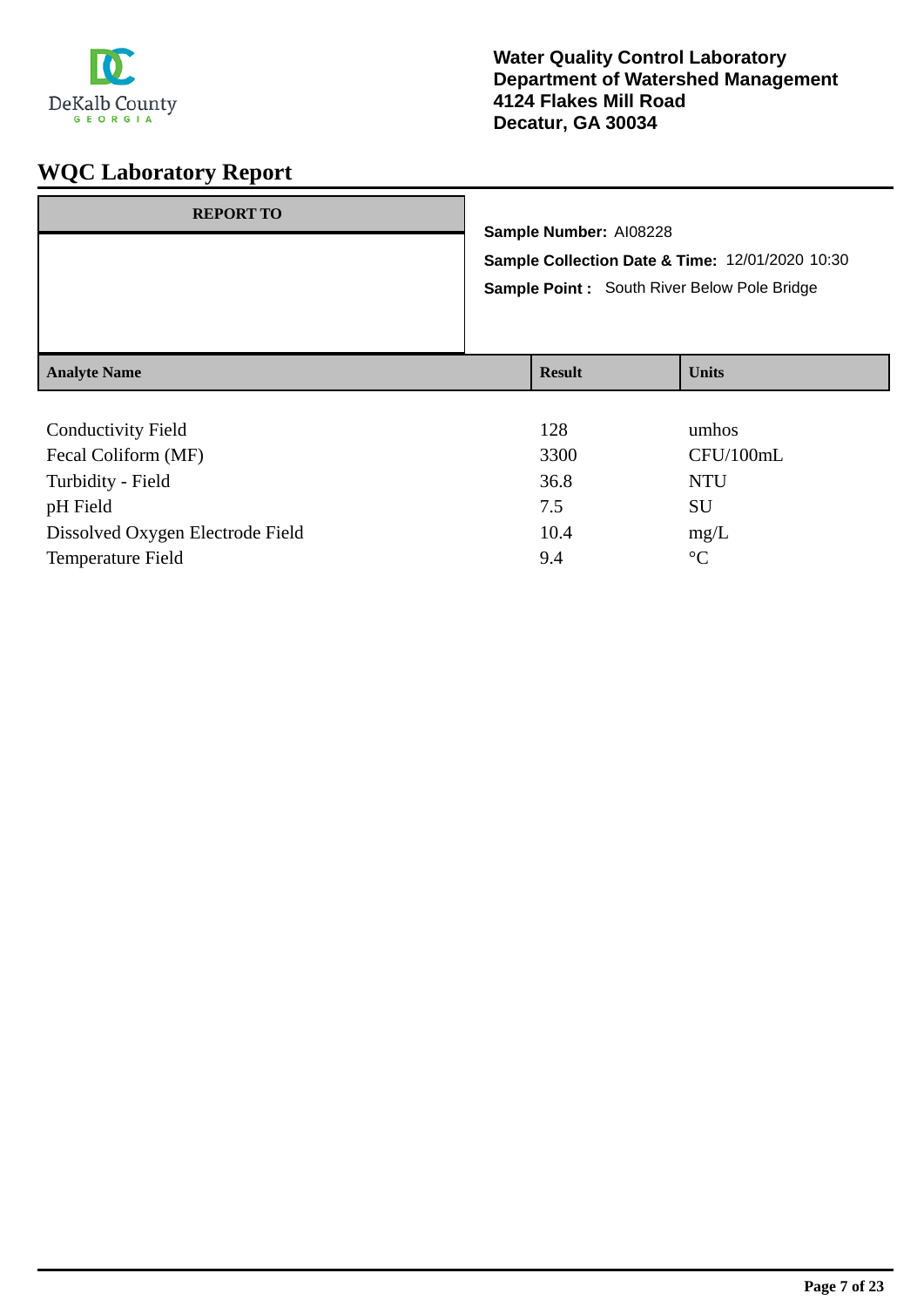

| <b>Analyte Name</b> |                                                                                                | <b>Result</b>          | <b>Units</b> |
|---------------------|------------------------------------------------------------------------------------------------|------------------------|--------------|
|                     | Sample Collection Date & Time: 12/01/2020 10:50<br>Sample Point: Pole Bridge Creek Abv LAS #10 |                        |              |
| <b>REPORT TO</b>    |                                                                                                | Sample Number: AI08229 |              |

| CFU/100mL |
|-----------|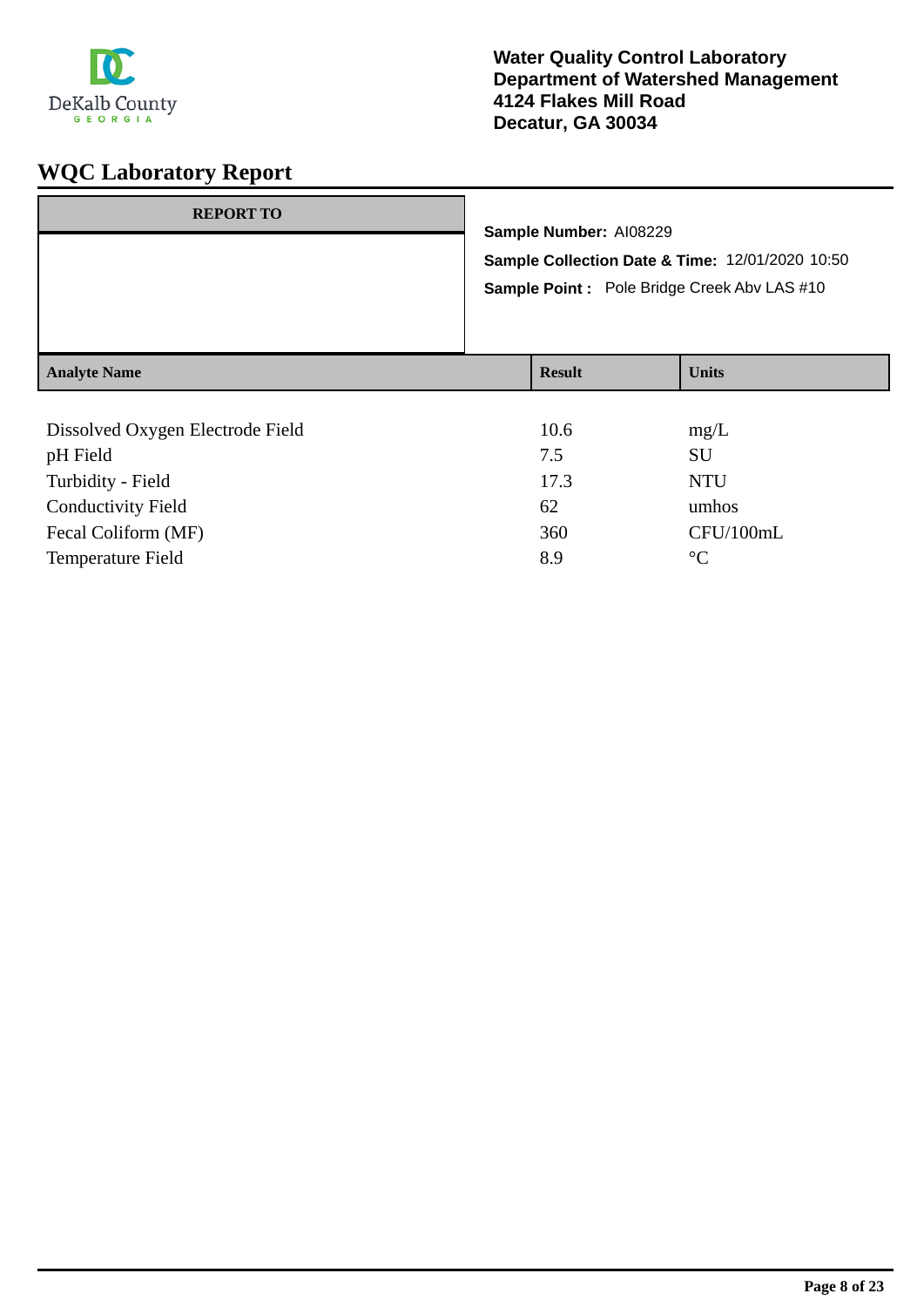

| <b>REPORT TO</b>    | Sample Number: Al08230<br>Sample Collection Date & Time: 12/01/2020 10:15<br>Sample Point : Pole Bridge Creek Below LAS |               |              |
|---------------------|-------------------------------------------------------------------------------------------------------------------------|---------------|--------------|
| <b>Analyte Name</b> |                                                                                                                         | <b>Result</b> | <b>Units</b> |
|                     |                                                                                                                         |               |              |

| <b>Temperature Field</b>         | 9.2  | $\rm ^{\circ}C$ |
|----------------------------------|------|-----------------|
| Fecal Coliform (MF)              | 350  | CFU/100mL       |
| <b>Conductivity Field</b>        | 61   | umhos           |
| Turbidity - Field                | 18.7 | <b>NTU</b>      |
| Dissolved Oxygen Electrode Field | 10.4 | mg/L            |
| pH Field                         | 7.5  | <b>SU</b>       |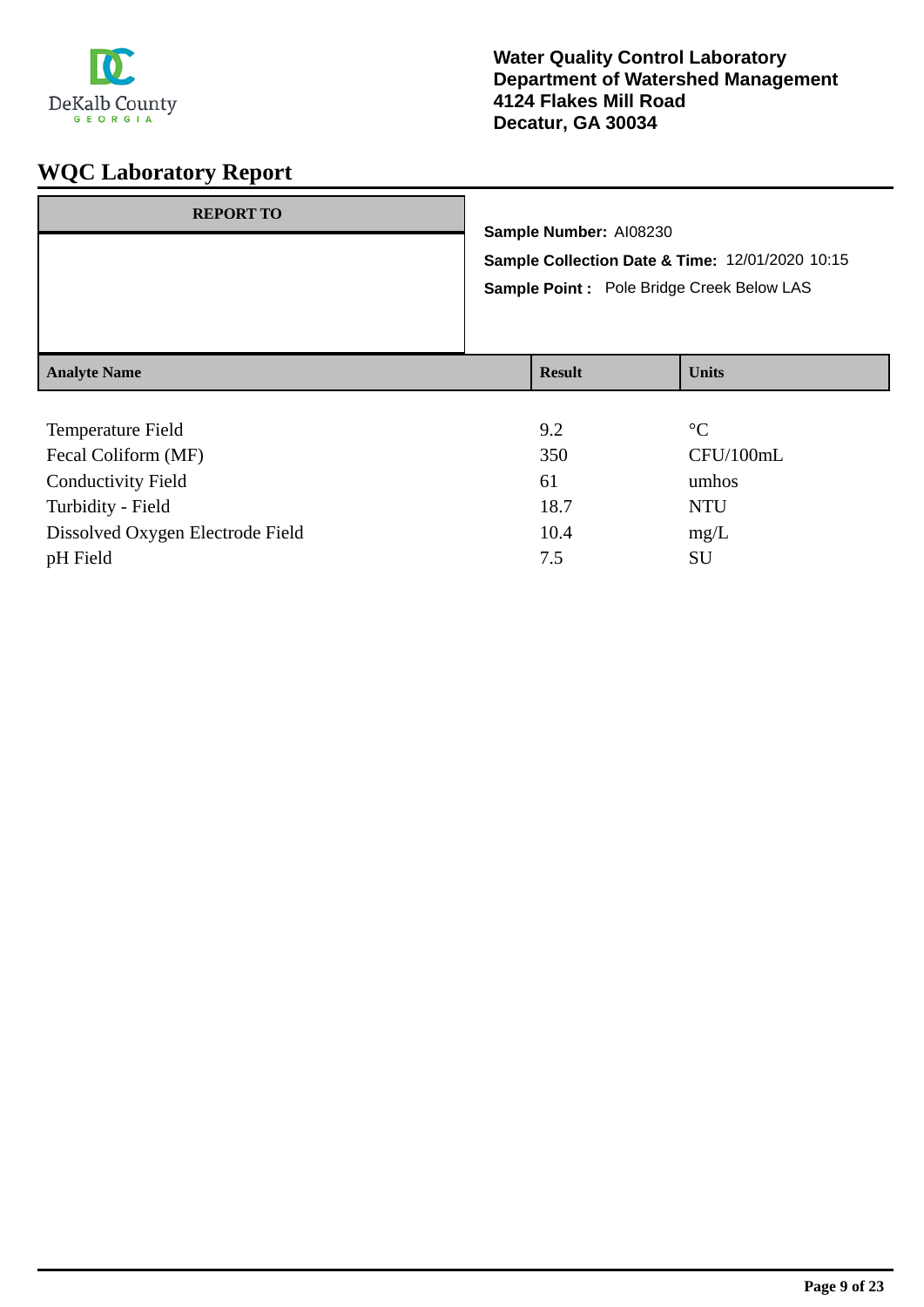

| <b>REPORT TO</b>    |                                                 |                        |                                           |
|---------------------|-------------------------------------------------|------------------------|-------------------------------------------|
|                     |                                                 | Sample Number: AI08231 |                                           |
|                     | Sample Collection Date & Time: 12/01/2020 10:45 |                        |                                           |
|                     |                                                 |                        | Sample Point: South River at Moreland Ave |
|                     |                                                 |                        |                                           |
| <b>Analyte Name</b> |                                                 | <b>Result</b>          | <b>Units</b>                              |
|                     |                                                 |                        |                                           |
| Temperature Field   |                                                 | 7.1                    | $\rm ^{\circ}C$                           |
| pH Field            |                                                 | 7.8                    | SU                                        |

Dissolved Oxygen Electrode Field 10.6 mg/L Conductivity Field 245 umhos

Fecal Coliform (MF) 3100 CFU/100mL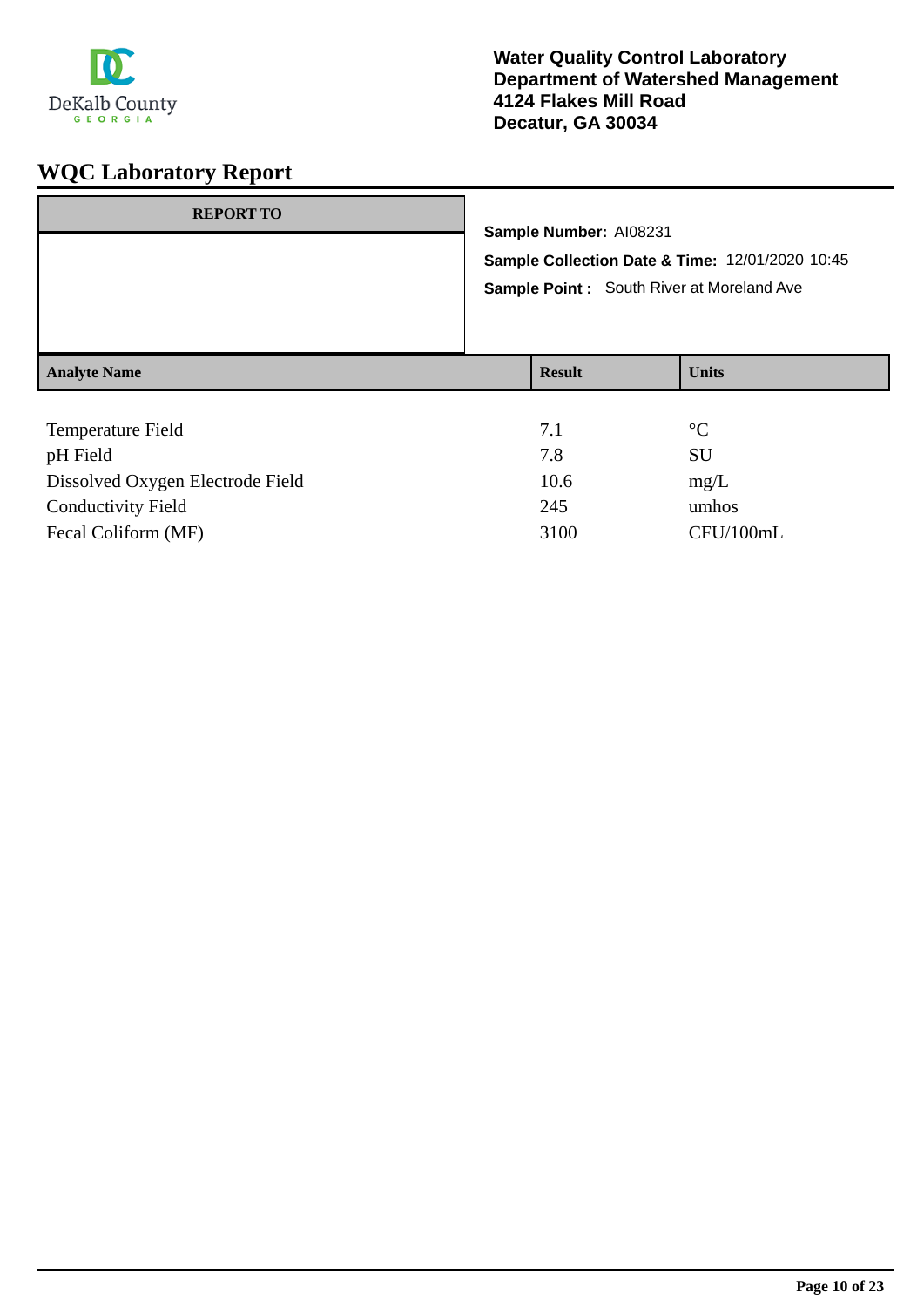

| <b>REPORT TO</b>                                     | Sample Number: AI08232                                                                          |                    |  |
|------------------------------------------------------|-------------------------------------------------------------------------------------------------|--------------------|--|
|                                                      | Sample Collection Date & Time: 12/01/2020 10:20<br>Sample Point: South River at Bouldercrest Rd |                    |  |
| <b>Analyte Name</b>                                  | <b>Result</b>                                                                                   | <b>Units</b>       |  |
| Dissolved Oxygen Electrode Field<br><b>TT TT' 11</b> | 10.5<br>$\sim$                                                                                  | mg/L<br>$\sim$ T T |  |

| pH Field                  | 7.6  | SU          |
|---------------------------|------|-------------|
| Temperature Field         | 8.3  | $^{\circ}C$ |
| <b>Conductivity Field</b> | 240  | umhos       |
| Fecal Coliform (MF)       | 2600 | CFU/100mL   |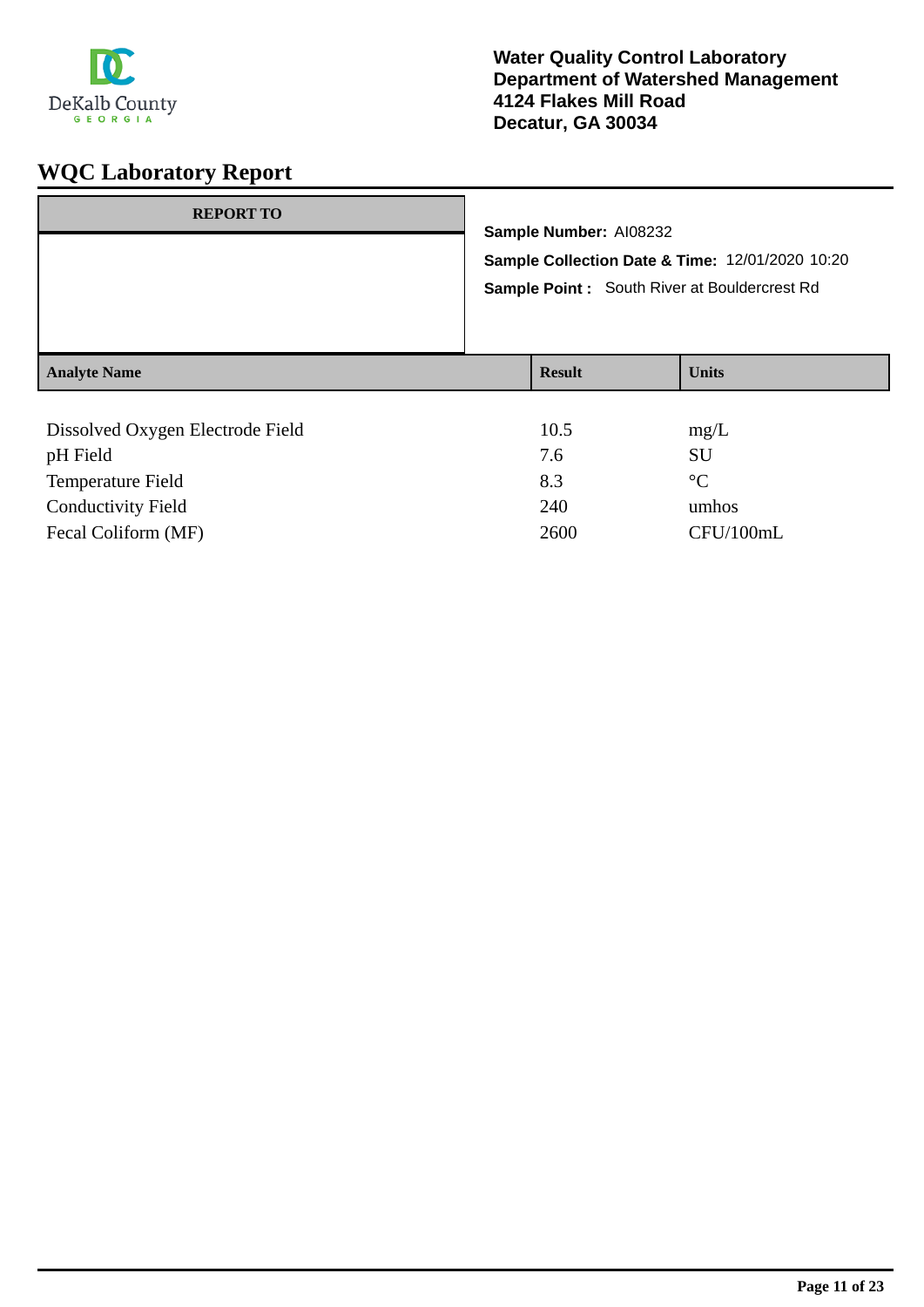

| <b>REPORT TO</b>                             | Sample Number: AI08249<br>Sample Collection Date & Time: 12/02/2020 10:30 |                   |  |
|----------------------------------------------|---------------------------------------------------------------------------|-------------------|--|
|                                              | <b>Sample Point: Swift Creek</b>                                          |                   |  |
| <b>Analyte Name</b>                          | <b>Result</b>                                                             | <b>Units</b>      |  |
| Dissolved Oxygen Electrode Field<br>pH Field | 11.2<br>7.2                                                               | mg/L<br><b>SU</b> |  |
| Fecal Coliform (MF)                          | 170                                                                       | CFU/100mL         |  |

Conductivity Field 63.2 umhos Temperature Field 6.8 °C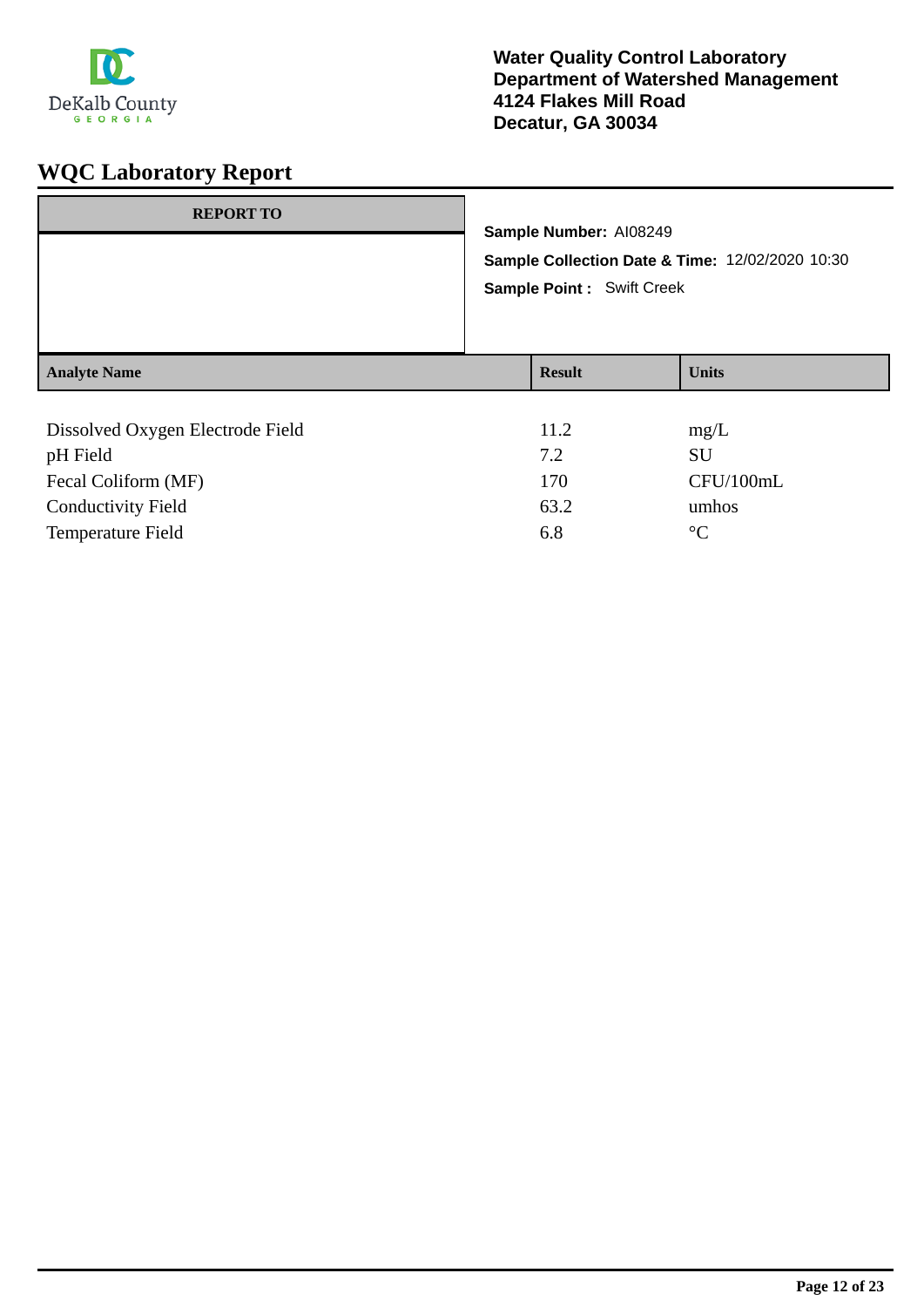

| <b>REPORT TO</b>    | Sample Number: AI08250<br>Sample Collection Date & Time: 12/02/2020 10:45<br>Sample Point: Stone Mountain Ck Rock Chapel |               |                 |
|---------------------|--------------------------------------------------------------------------------------------------------------------------|---------------|-----------------|
| <b>Analyte Name</b> |                                                                                                                          | <b>Result</b> | <b>Units</b>    |
| Temperature Field   |                                                                                                                          | 9.7           | $\rm ^{\circ}C$ |

| 10.6 | mg/L      |
|------|-----------|
| 7.3  | SU        |
| 210  | CFU/100mL |
| 59.7 | umhos     |
|      |           |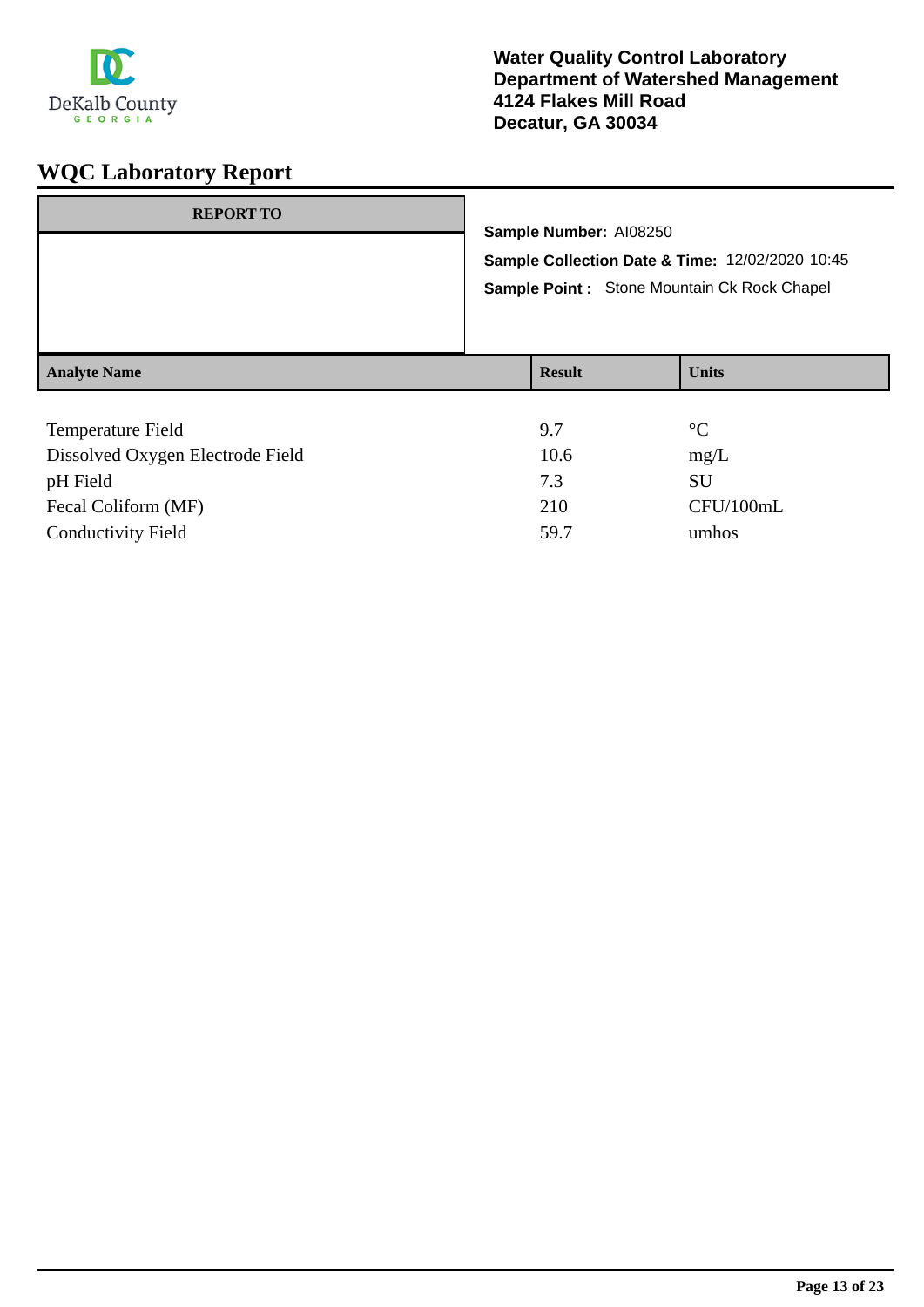

| <b>REPORT TO</b>    | Sample Number: AI08251<br>Sample Collection Date & Time: 12/02/2020 11:45<br>Sample Point: Stone Mountain Ck Lilburn Road |                 |  |
|---------------------|---------------------------------------------------------------------------------------------------------------------------|-----------------|--|
| <b>Analyte Name</b> | <b>Result</b>                                                                                                             | <b>Units</b>    |  |
| Temperature Field   | 7.9                                                                                                                       | $\rm ^{\circ}C$ |  |

| 11.5  | mg/L      |
|-------|-----------|
| 77    | SU        |
| 110   | CFU/100mL |
| 128.7 | umhos     |
|       |           |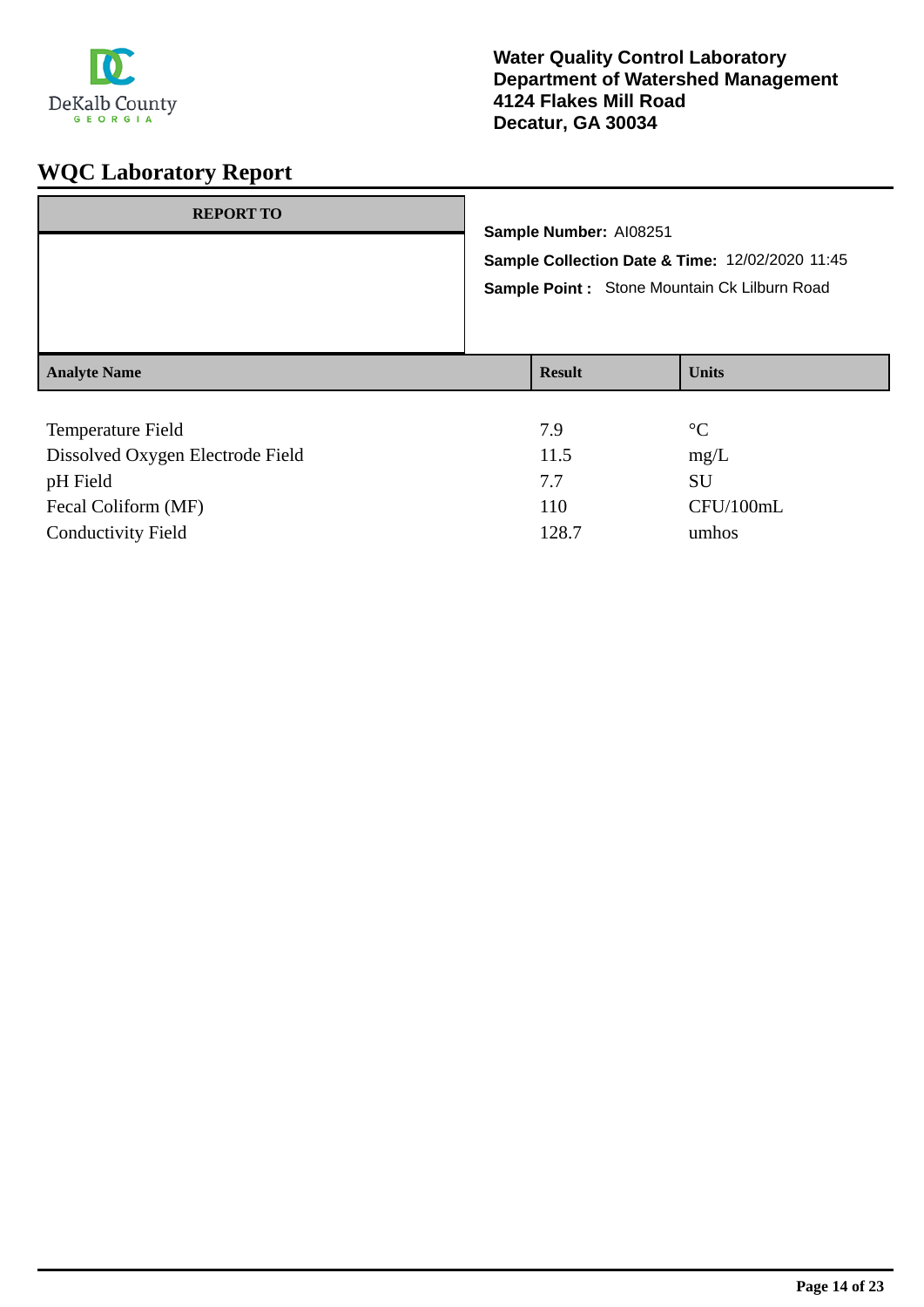

| <b>REPORT TO</b>                 |  |                                                                           |              |  |
|----------------------------------|--|---------------------------------------------------------------------------|--------------|--|
|                                  |  | Sample Number: AI08252<br>Sample Collection Date & Time: 12/02/2020 10:50 |              |  |
|                                  |  |                                                                           |              |  |
|                                  |  | Sample Point : Yellow River Rock Chapel Rd                                |              |  |
|                                  |  |                                                                           |              |  |
|                                  |  |                                                                           |              |  |
| <b>Analyte Name</b>              |  | <b>Result</b>                                                             | <b>Units</b> |  |
|                                  |  |                                                                           |              |  |
| Dissolved Oxygen Electrode Field |  | 11.5                                                                      | mg/L         |  |
| <b>Conductivity Field</b>        |  | 114.9                                                                     | umhos        |  |

| <b>Conductivity Field</b> | 114.9 | umhos       |
|---------------------------|-------|-------------|
| pH Field                  | 7.6   | SU          |
| Temperature Field         | 8.2   | $^{\circ}C$ |
| Fecal Coliform (MF)       | 370   | CFU/100mL   |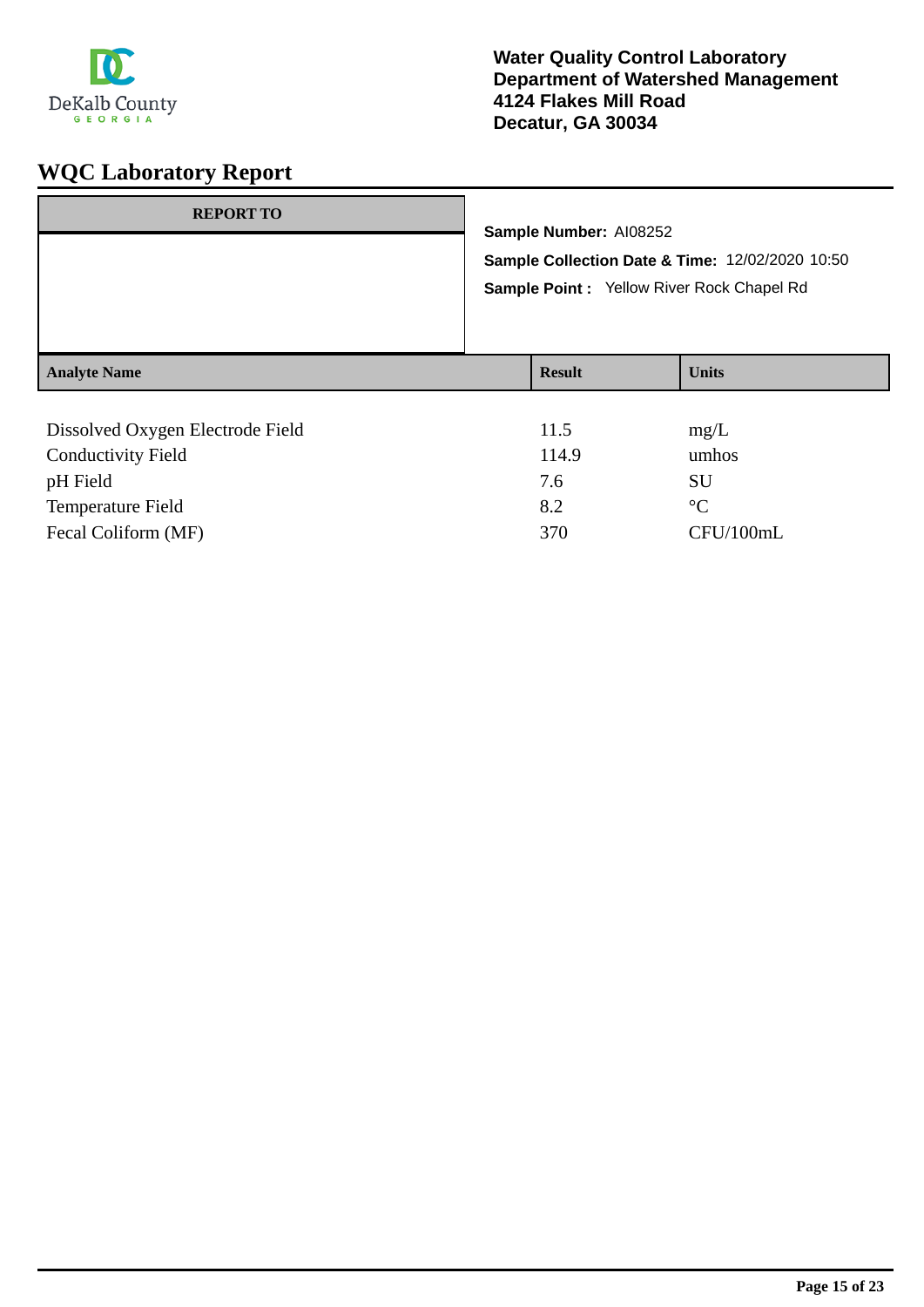

| <b>REPORT TO</b>         |     | Sample Number: AI08253<br>Sample Point : Yellow River Pleasant Hill Rd | Sample Collection Date & Time: 12/02/2020 10:15 |
|--------------------------|-----|------------------------------------------------------------------------|-------------------------------------------------|
| <b>Analyte Name</b>      |     | <b>Result</b>                                                          | <b>Units</b>                                    |
| <b>Temperature Field</b> | 8.3 |                                                                        | $\rm ^{\circ}C$                                 |

| 8.5   | $\sim$ $\sim$ |
|-------|---------------|
| 11.2  | mg/L          |
| 7.7   | SU            |
| 450   | CFU/100mL     |
| 102.9 | umhos         |
|       |               |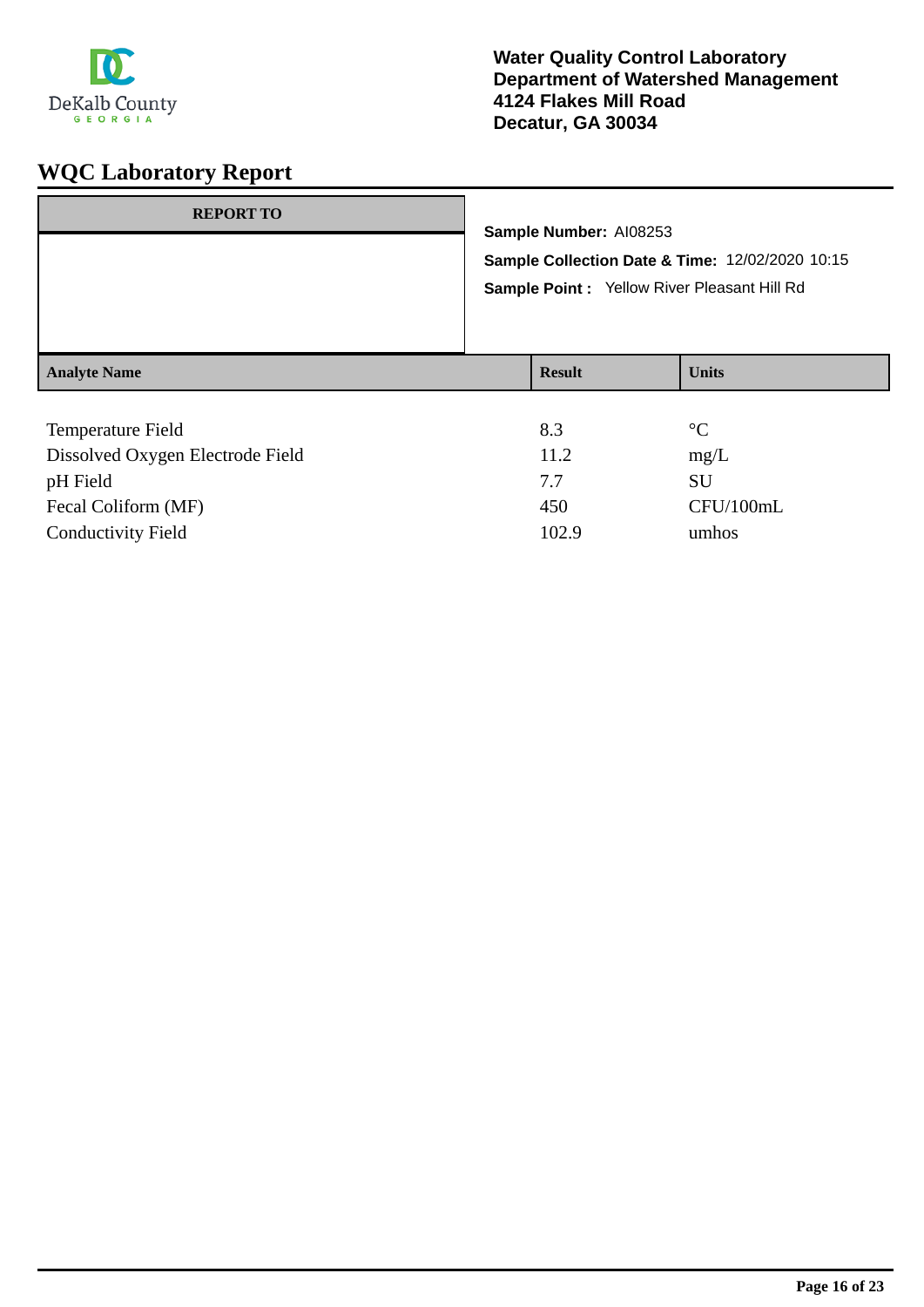

| <b>REPORT TO</b>                                                 | Sample Number: AI08254<br>Sample Collection Date & Time: 12/02/2020 12:00<br>Sample Point : Little Stone Mountain Creek |               |              |
|------------------------------------------------------------------|-------------------------------------------------------------------------------------------------------------------------|---------------|--------------|
| <b>Analyte Name</b>                                              |                                                                                                                         | <b>Result</b> | <b>Units</b> |
| $\mathbf{m}$ $\mathbf{m}$ $\mathbf{m}$ $\mathbf{m}$ $\mathbf{m}$ |                                                                                                                         | $\sim$ $\sim$ | $\sim$       |

| <b>Temperature Field</b>         | 7.8  | $\rm ^{\circ}C$ |
|----------------------------------|------|-----------------|
| Dissolved Oxygen Electrode Field | 11.1 | mg/L            |
| pH Field                         | 7.5  | SU              |
| Fecal Coliform (MF)              | 560  | CFU/100mL       |
| <b>Conductivity Field</b>        | 99.4 | umhos           |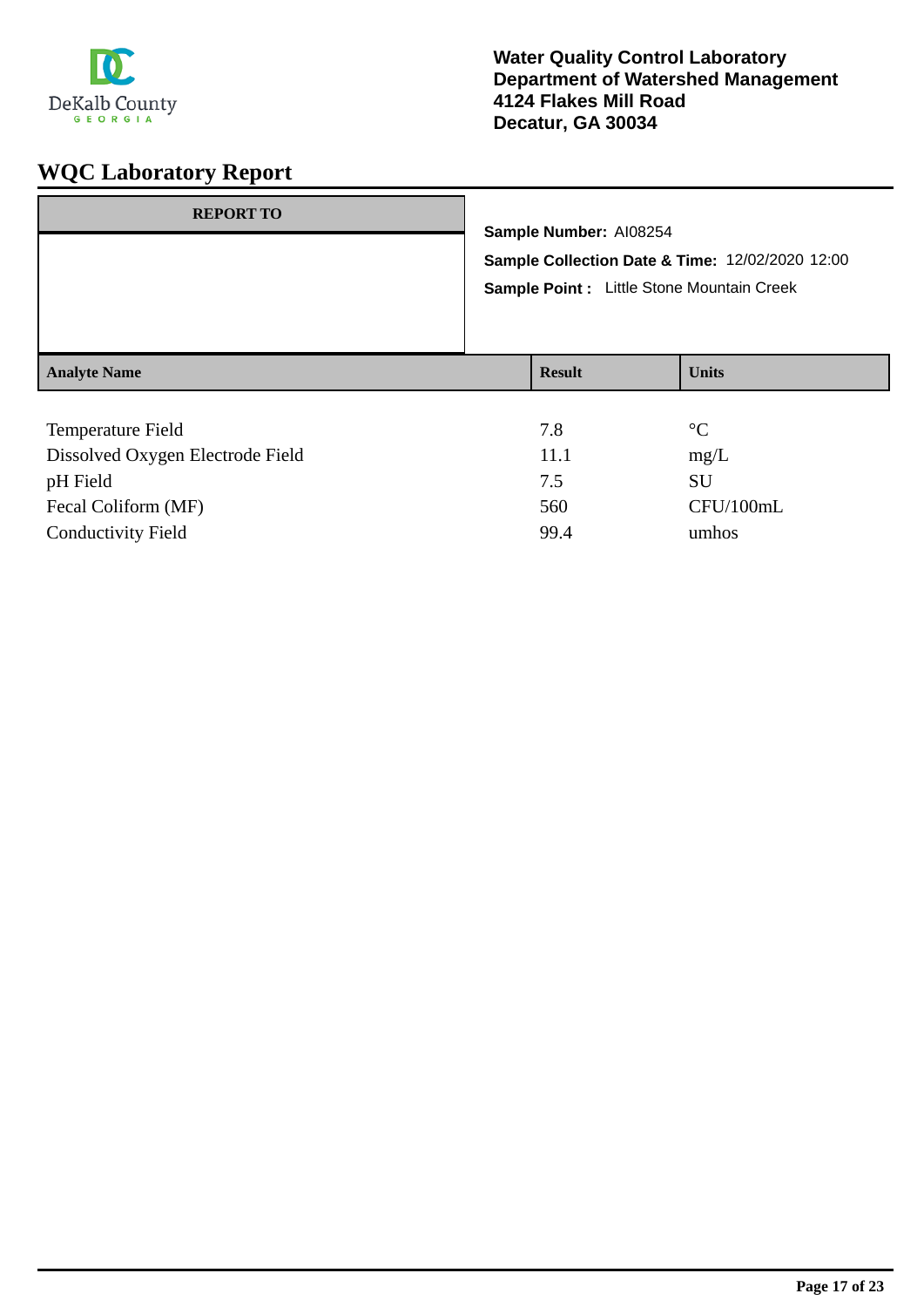

| <b>REPORT TO</b>                 | Sample Number: AI08263<br>Sample Collection Date & Time: 12/02/2020 10:00<br><b>Sample Point:</b> Fecal monitoring site at Bruce St.<br>Lithonia |               |  |                 |
|----------------------------------|--------------------------------------------------------------------------------------------------------------------------------------------------|---------------|--|-----------------|
| <b>Analyte Name</b>              |                                                                                                                                                  | <b>Result</b> |  | <b>Units</b>    |
|                                  |                                                                                                                                                  |               |  |                 |
| Dissolved Oxygen Electrode Field |                                                                                                                                                  | 10.5          |  | mg/L            |
| Fecal Coliform (MF)              |                                                                                                                                                  | 190           |  | CFU/100mL       |
| <b>Conductivity Field</b>        |                                                                                                                                                  | 123.5         |  | umhos           |
| pH Field                         |                                                                                                                                                  | 6.4           |  | <b>SU</b>       |
| Temperature Field                |                                                                                                                                                  | 8.9           |  | $\rm ^{\circ}C$ |
| Turbidity - Field                |                                                                                                                                                  | 5.6           |  | <b>NTU</b>      |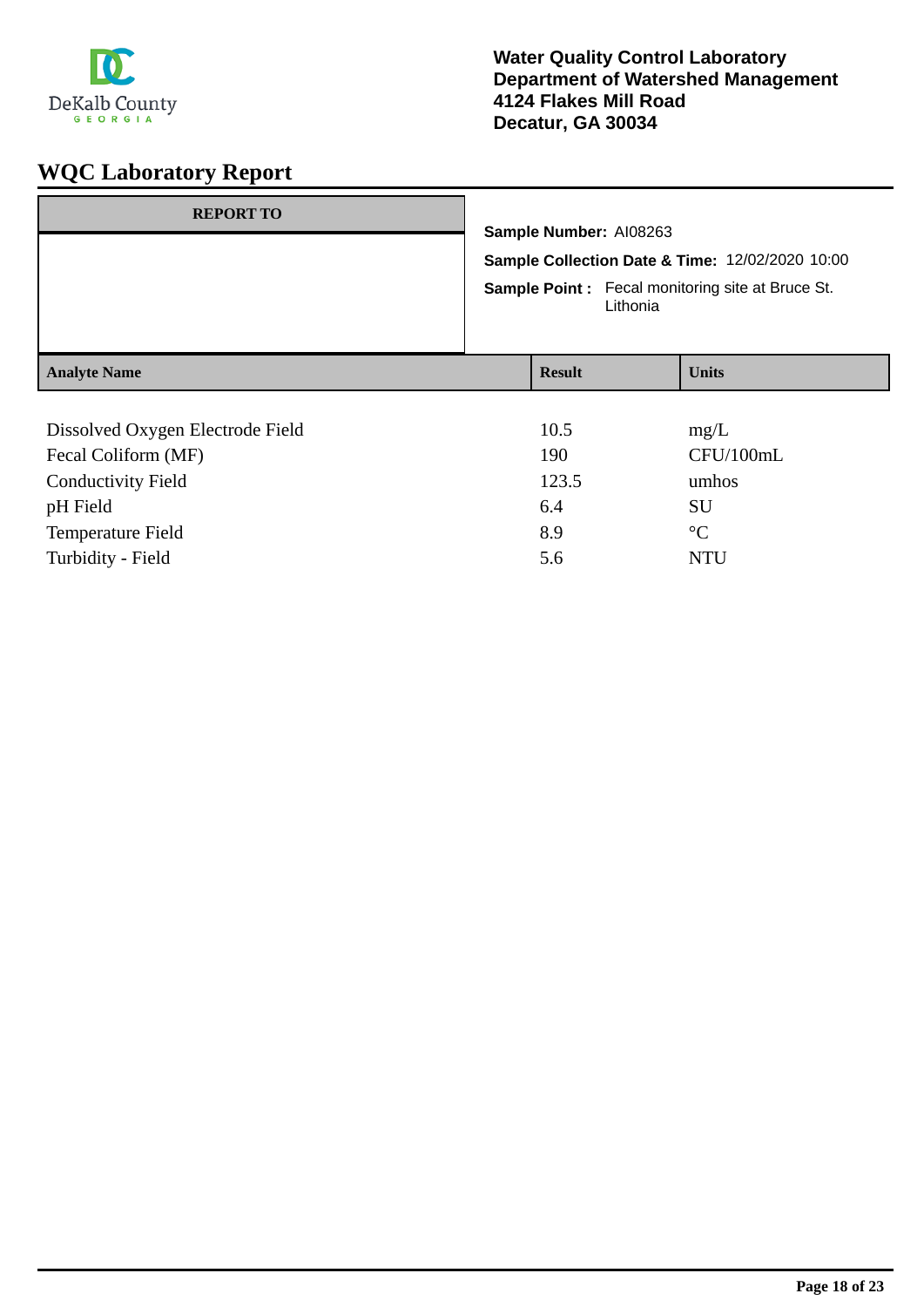

| <b>REPORT TO</b>    | Sample Number: AI08274 | Sample Collection Date & Time: 12/03/2020 00:00<br>Sample Point: Ball Mill Creek: Dunwoody Club |
|---------------------|------------------------|-------------------------------------------------------------------------------------------------|
| <b>Analyte Name</b> | <b>Result</b>          | <b>Units</b>                                                                                    |
| Turbidity - Field   | 3.4                    | NTU                                                                                             |

| ruionity riviu                   | ີ    | . <i>. .</i>    |
|----------------------------------|------|-----------------|
| <b>Conductivity Field</b>        | 118  | umhos           |
| Fecal Coliform (MF)              | 400  | CFU/100mL       |
| pH Field                         | 7.7  | SU              |
| Dissolved Oxygen Electrode Field | 10.5 | mg/L            |
| Temperature Field                | 7.6  | $\rm ^{\circ}C$ |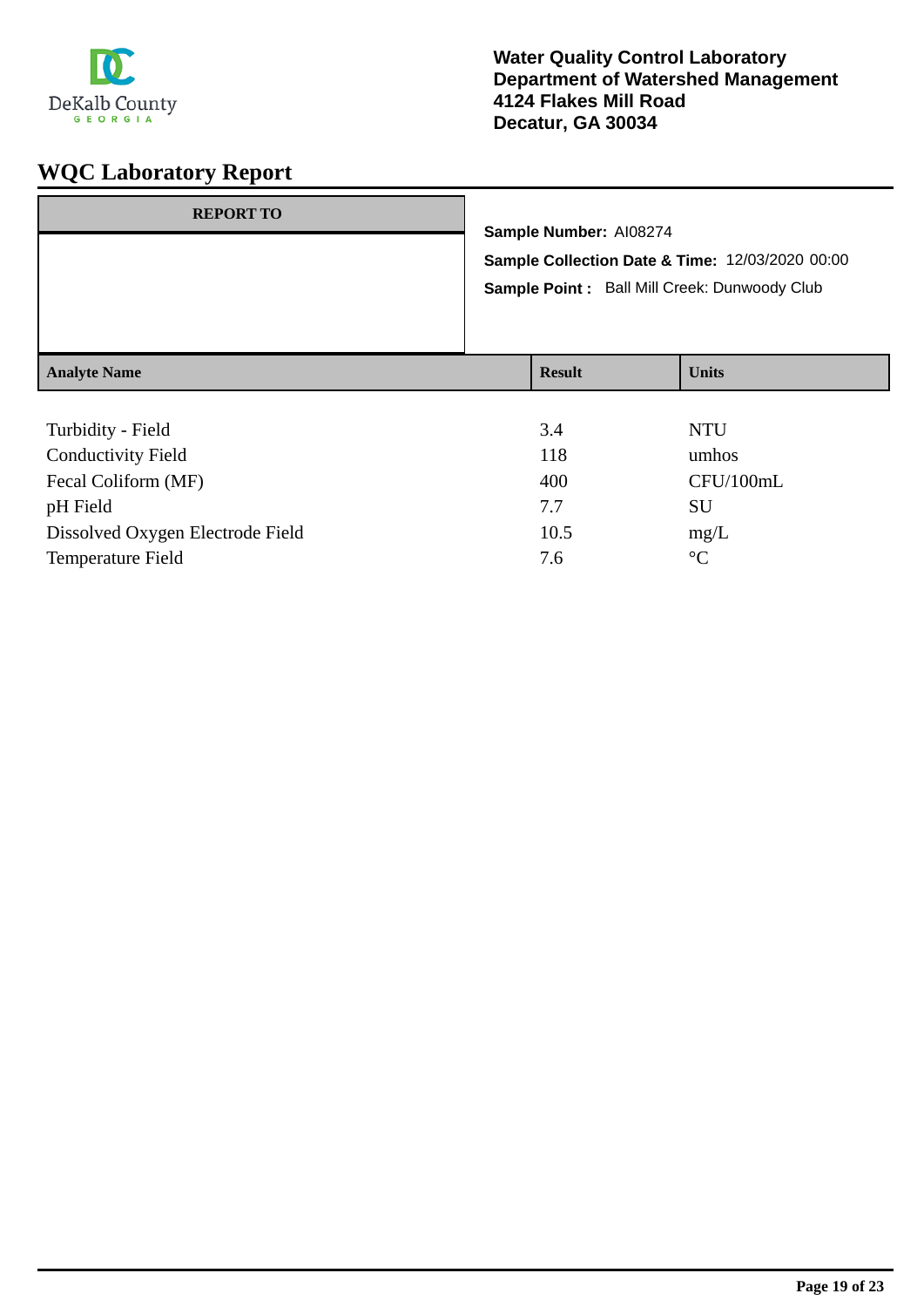

| <b>REPORT TO</b>    | Sample Number: AI08275<br>Sample Collection Date & Time: 12/03/2020 00:00<br>Sample Point: Bubbling Creek: Harts Mill Rd |               |              |
|---------------------|--------------------------------------------------------------------------------------------------------------------------|---------------|--------------|
| <b>Analyte Name</b> |                                                                                                                          | <b>Result</b> | <b>Units</b> |
| __________          |                                                                                                                          |               |              |

| Dissolved Oxygen Electrode Field | 11.7 | mg/L            |
|----------------------------------|------|-----------------|
| pH Field                         | 7.5  | SU              |
| Fecal Coliform (MF)              | 730  | CFU/100mL       |
| <b>Conductivity Field</b>        | 152  | umhos           |
| Turbidity - Field                | 1.8  | <b>NTU</b>      |
| <b>Temperature Field</b>         | 7.0  | $\rm ^{\circ}C$ |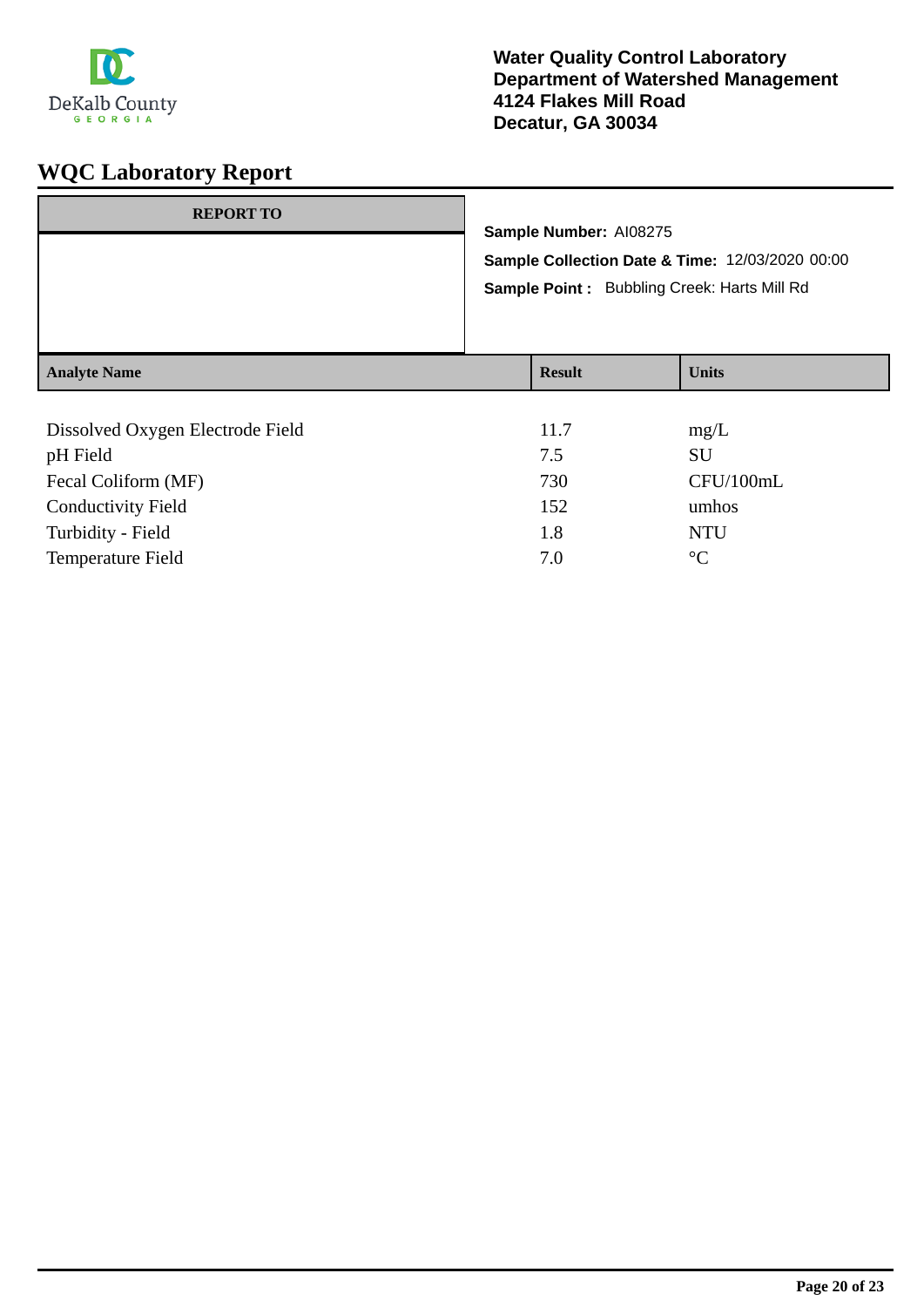

| <b>REPORT TO</b>    |                                                                                                                           |               |                 |
|---------------------|---------------------------------------------------------------------------------------------------------------------------|---------------|-----------------|
|                     | Sample Number: AI08276<br>Sample Collection Date & Time: 12/03/2020 00:00<br>Sample Point: Burnt Fork Creek: N D Hill Rd. |               |                 |
|                     |                                                                                                                           |               |                 |
|                     |                                                                                                                           |               |                 |
|                     |                                                                                                                           |               |                 |
|                     |                                                                                                                           |               |                 |
| <b>Analyte Name</b> |                                                                                                                           | <b>Result</b> | <b>Units</b>    |
|                     |                                                                                                                           |               |                 |
| Temperature Field   |                                                                                                                           | 6.8           | $\rm ^{\circ}C$ |

| Turbidity - Field                | 4.4  | NTU       |
|----------------------------------|------|-----------|
| <b>Conductivity Field</b>        | 108  | umhos     |
| Fecal Coliform (MF)              | 420  | CFU/100mL |
| Dissolved Oxygen Electrode Field | 11.1 | mg/L      |
| pH Field                         | 7.2  | SU        |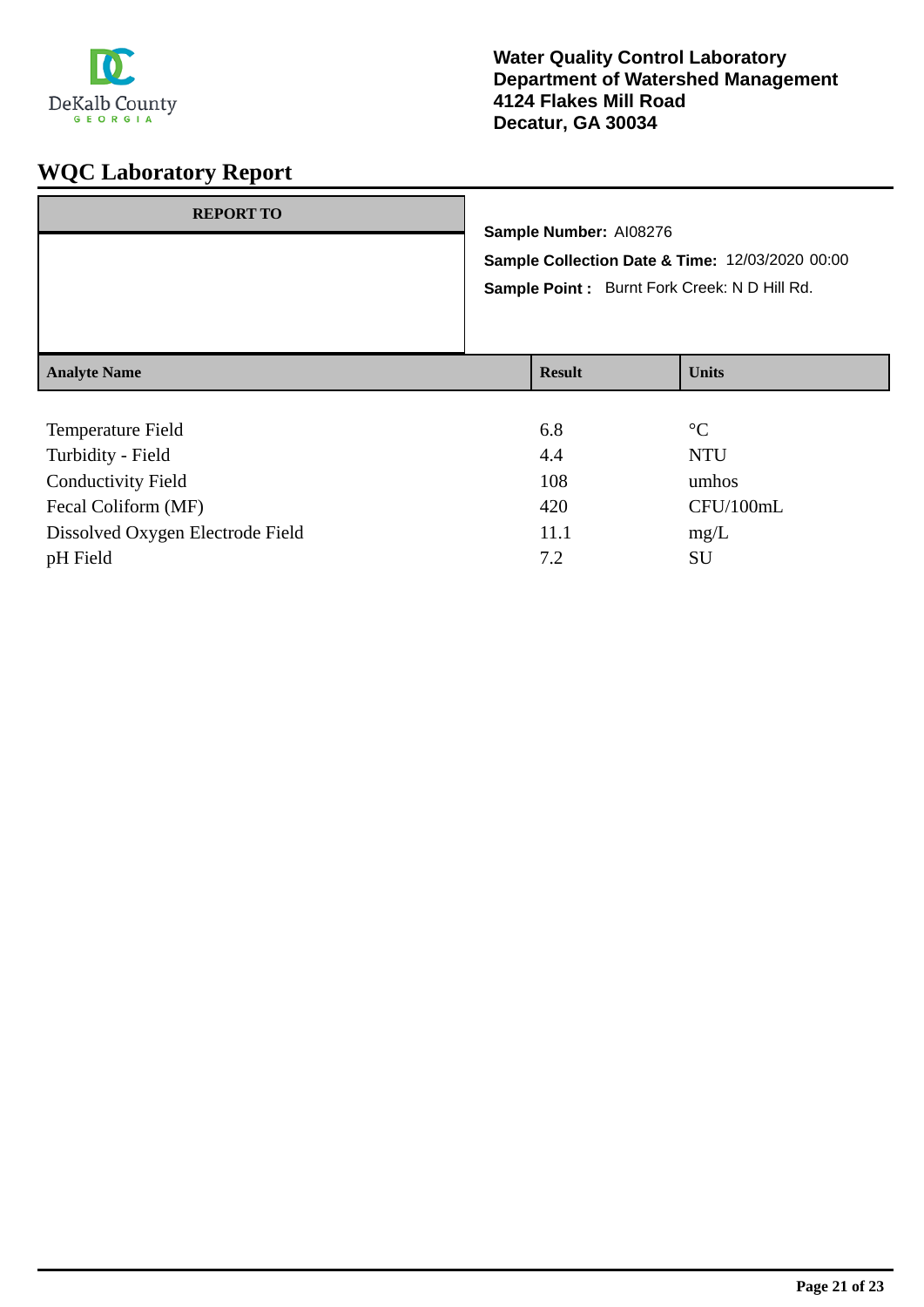

| <b>REPORT TO</b>          |                                                                                      |                                                                           |                 |  |
|---------------------------|--------------------------------------------------------------------------------------|---------------------------------------------------------------------------|-----------------|--|
|                           |                                                                                      | Sample Number: AI08303<br>Sample Collection Date & Time: 12/04/2020 10:00 |                 |  |
|                           |                                                                                      |                                                                           |                 |  |
|                           | <b>Sample Point:</b> Fecal monitoring site at Dekalb<br>Memorial Park (Wilkinson Dr) |                                                                           |                 |  |
| <b>Analyte Name</b>       | <b>Result</b>                                                                        |                                                                           | <b>Units</b>    |  |
|                           |                                                                                      |                                                                           |                 |  |
| Temperature Field         | 11.7                                                                                 |                                                                           | $\rm ^{\circ}C$ |  |
| pH Field                  | 7.7                                                                                  |                                                                           | <b>SU</b>       |  |
| <b>Conductivity Field</b> | 320                                                                                  |                                                                           | umhos           |  |
| Fecal Coliform (MF)       | 2000                                                                                 |                                                                           | CFU/100mL       |  |

Dissolved Oxygen Electrode Field 9.5 mg/L Turbidity - Field NTU